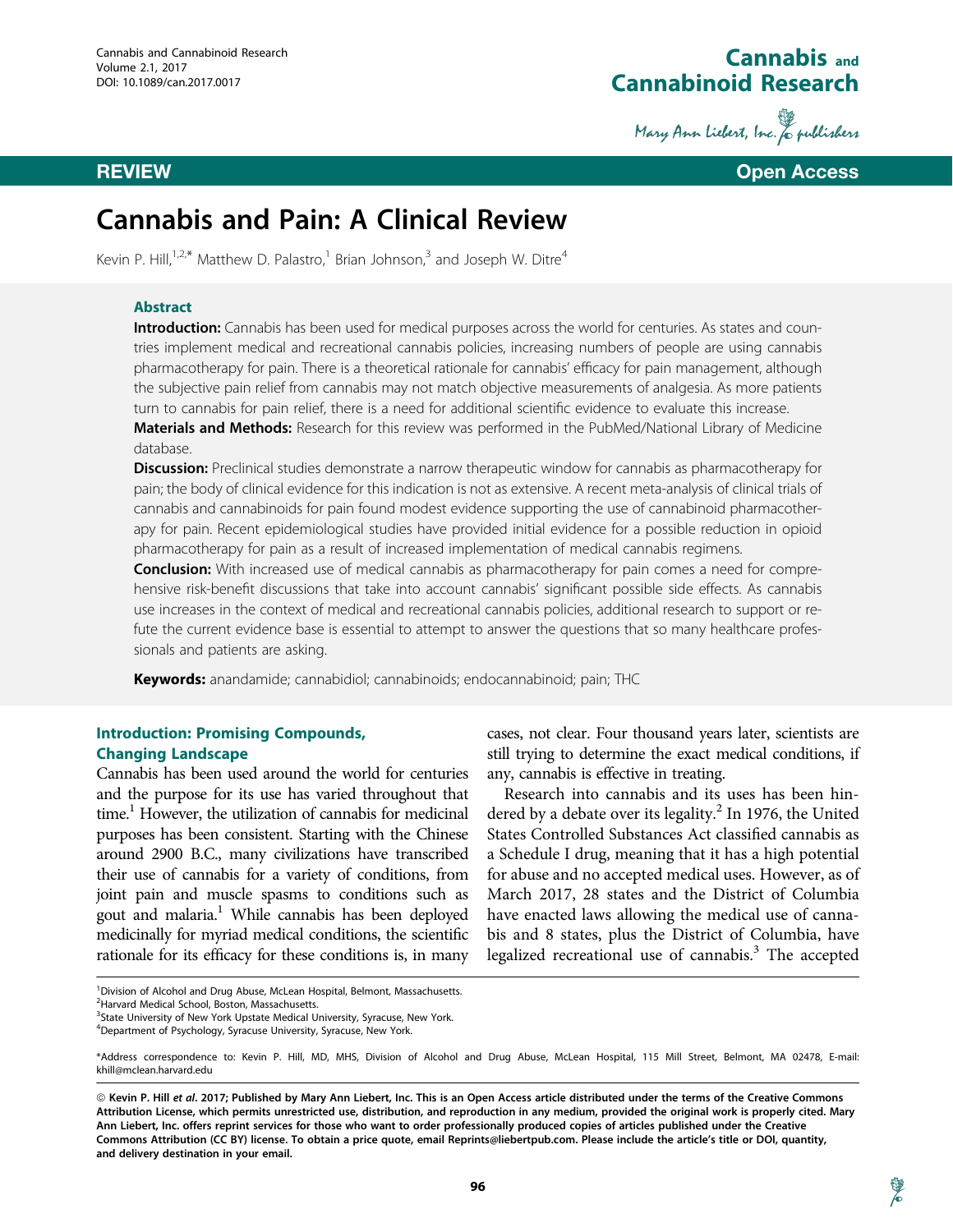conditions vary from state to state, in large part, due to the lack of randomized placebo-controlled studies researching the efficacy of cannabis for specific ailments.4 Despite a paucity of standardized and controlled trial research to evaluate the short- and long-term health outcomes of cannabis use, all states are consistent in including chronic pain as one of the conditions for which cannabis is an approved pharmacotherapy. Indeed, pain relief is the most commonly cited reason for the medical use of cannabis.<sup>4-6</sup>

Whether cannabis is the best treatment for pain or not, many patients around the world believe that cannabis has helped them with their pain.<sup>7</sup> As more and more states legalize cannabis for medicinal uses, a greater number of patients will ask their healthcare provider if it would be an effective treatment for their condition. Healthcare providers are in a difficult situation: there are only two cannabinoids currently approved by the United States Food and Drug Administration, and state regulations require them to recommend cannabis broadly, leaving the details about cannabis strains and dosing to be determined at the dispensaries. Interest in the use of cannabis for pain may be further catalyzed by a recent report put forth by the National Academies Committee on the Health Effects of Marijuana, $8$  in which the authors concluded that there is ''conclusive or substantial evidence'' that cannabis is effective for the treatment of chronic pain in adults. Furthermore, even if physicians do not recommend cannabis for their own patients, they should at least be educated regarding the extensive effects of cannabis. Unfortunately, many patients currently use cannabis to treat a host of medical problems and do so without contacting their healthcare provider.<sup>7</sup> Healthcare professionals need to be prepared to answer questions regarding cannabis use and the potential effect it would have on each patient's treatment.

# Cannabis and pain: a brief history

The utilization of cannabis for pain can be traced back to ancient Chinese texts, dating to 2900 B.C. The Shennong Ben Cao Jing, a Chinese encyclopedia on agriculture and medicine, contains the oldest written record of cannabis as a medicine, recommending cannabis for constipation, rheumatic pain, female reproductive tract disorders, and malaria.<sup>9</sup> Furthermore, the plant was used in conjunction with wine to anesthetize patients during surgical procedures.<sup>10</sup> The Chinese mostly utilized cannabis seeds that contain very low levels of delta-9-tetrahydrocannabinol  $(\Delta^9$ THC), one of the main compounds in cannabis thought to have therapeutic effects.<sup>10</sup>

Around 1000 year B.C., more parts of the cannabis plant started to be used medicinally in India. The female plant's flowers were utilized and three different preparations of cannabis with varying degrees of potency were developed.9 The strongest preparations were used as an analgesic, hypnotic, tranquilizer, antispasmodic, and anti-inflammatory agent.<sup>11,12</sup> It was not until the early 19th century that cannabis started to be explored in Western medicine.<sup>13</sup>

Although the use of cannabis as a medicine in western cultures started off slowly, by the end of the 19th century, over 100 publications on medicinal cannabis were published in Europe and the United States.<sup>14</sup> Within that time, the medical indications for cannabis mostly focused on its hypnotic and analgesic effects. Since then, medical cannabis use has waxed and waned due to legal restrictions as well as the difficulty with replicating its effects between individuals.<sup>11,15</sup> Since the 1960s, both recreational cannabis use and medicinal cannabis use have increased rapidly in the United States. In 2015, an estimated 22.2 million Americans aged 12 or older were current users of cannabis, which corresponds to 8.3% of the U.S. population aged 12 or older.<sup>16</sup> Recently, research into cannabis expanded exponentially and the use of cannabis for pain became one of the most widely studied subtopics.<sup>17</sup>

There are two ways to consider the rationale for cannabis pharmacotherapy for pain, conceptually and according to the evidence base. In this review, we will examine both.

# Materials and Methods

Standard searches of the PubMed/National Library of Medicine database for the listed keywords and references from literature for pertinence to cannabis and the clinical management of pain were undertaken.

#### The subjective experience of pain

Pain has long been characterized as a subjective experience encompassing sensory-physiological, motivationalaffective, and cognitive-evaluative components.<sup>18</sup> Approximately, 100 million U.S. adults are encumbered by chronic pain<sup>19,20</sup>; pain motivates greater than 50% of all annual physician visits, $21$  and recent estimates indicate a pain-related financial burden in excess of \$600 billion in annual healthcare costs and lost productivity.<sup>19</sup> The three main pain systems are nociceptive, neuropathic, and central.<sup>22</sup> Nociceptive pain is caused by damage to body tissue and is usually described as sharp, aching, or throbbing pain. In response to tissue injury, invading immune cells secrete histamine, serotonin,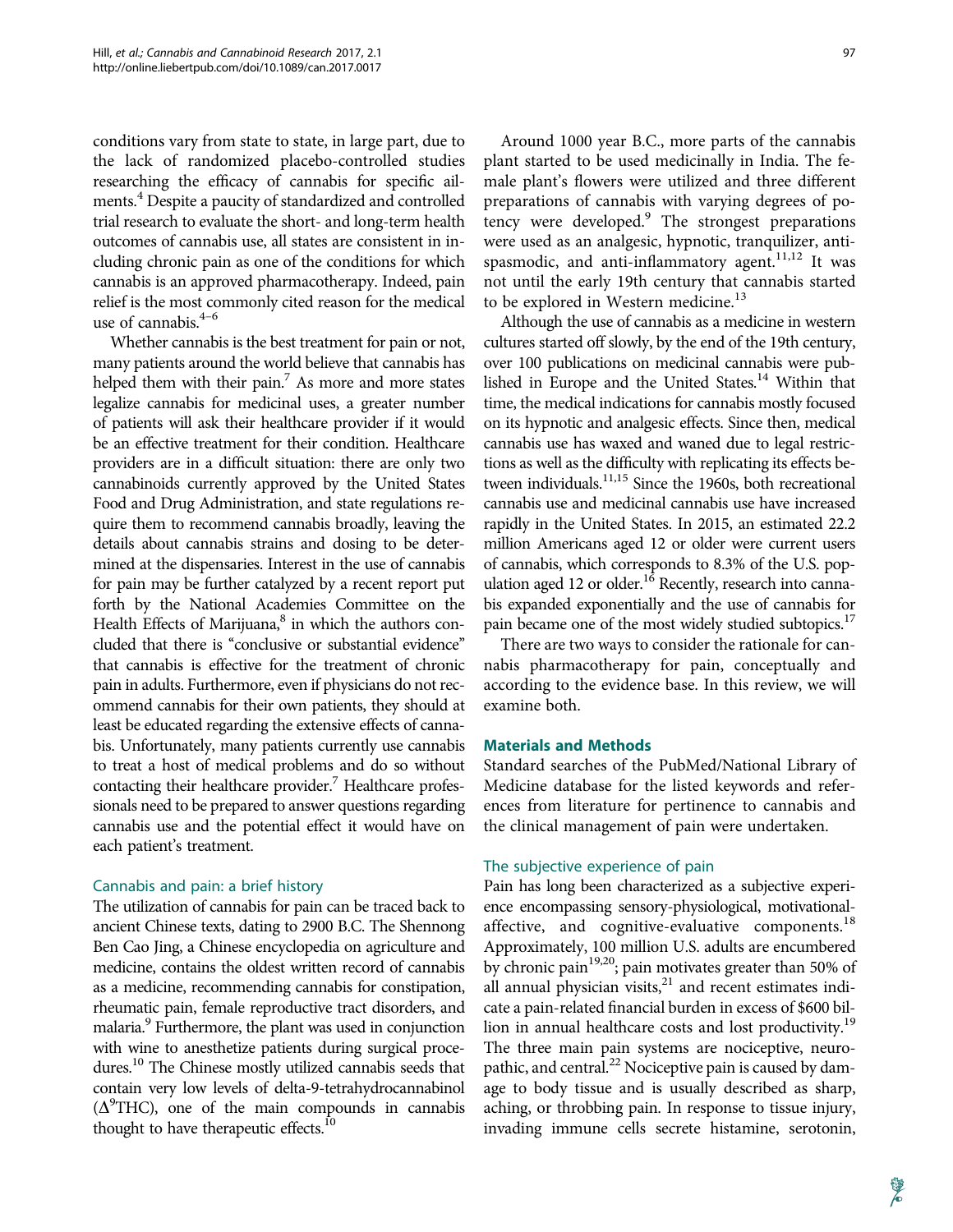bradykinin, prostaglandin, elevated levels of tumor necrosis factor alpha, interleukin 1 beta, interleukin 6, and interleukin  $17<sup>23</sup>$  Signals of tissue injury are carried by fine C- and A-gamma peripheral nerves to dorsal root ganglia, up the spinothalamic track to the thalamus, and then on to the cortical area. $^{24}$  It is important to note that this is the only nociceptive system by which the survival value of pain to alert the organism to potential or occurring tissue damage exists. Nociceptive pain has warning and defensive properties. The other two pain systems, neuropathic and central, involve nonfunctional pain signals with disease involving the interpreting system.25,26

Neuropathic pain is caused by damage to sensory or spinal nerves, which send inaccurate pain messages to higher centers.<sup>26</sup> For example, in diabetic neuropathy, the origin of foot pain is not in the tissue, but rather, the peripheral nerves. The disease attacks the peripheral nerves, resulting in an aberrant signal interpreted by the brain as pain in the feet. Centralized pain is the result of amplification of peripheral signals due to persistent central nervous system dysfunction.<sup>22</sup> Pain may be present despite a lack of a clear peripheral cause. A classic example is fibromyalgia.25 The Clauw metaphor is that the electric guitar is a quiet instrument until the amplifier (brain) is plugged in. The central nervous system amplification makes the pain impossible to ignore.

The complex nature of pain can make it difficult to understand another's pain. First, there are many genetic variants of pain, such as alleles of the SCN9A gene. SCN9A variants determine typical pain experiences, heightened pain, and rarely, the inability to feel pain by regulating the expression of voltage-gated sodium channel Na(v)1.7 mRNA, a resulting protein that is an important contributor to generation and conduction of action potentials of nociceptive neurons of dorsal root ganglia.<sup>24</sup> Low Na(v)1.7 results in low initiation and propagation of pain signals, and therefore high pain thresholds while high Na(v)1.7 would result in exaggerated pain sensitivity.

Second, the relationship of the observer to the pain experiencer is relevant to the observer's ability to gauge the extent of the experiencer's pain. When one feels close to another, one is more concerned with another's pain, in part, because different brain areas are activated by empathic connection versus when considering the pain experience of a stranger.<sup>27</sup> For example, emergency physicians were thrice more likely to prescribe opioids to patients in motor vehicle accidents who had not completed high school than patients who shared their graduate level of education, suggest98

ing that empathy and concern about prescribing a drug with addictive potential may affect the decision.<sup>28</sup>

Finally, pain is an affect, or a subjective aspect of an emotion. However, an affect is a combination of innate endowment, childhood and adult history as metabolized through the consciousness of the person, and interpersonal relatedness. Pain experienced by a person with the normal SCN9A gene endowment might be dramatically different from pain caused by the same peripheral injury in someone with the high pain SCN9A gene variant suffering from serious psychiatric disorders such as major depressive disorder or borderline personality disorder.<sup>29,30</sup> These individuals' responses to pain will likely be different.

## Substances Used for Pain

Cannabis is rarely the first drug that a patient takes to mitigate pain. Nonsteroidal anti-inflammatory drugs (NSAIDs) inhibit pain by addressing local tissue inflammation. They inhibit cyclooxygenase (COX), an enzyme required to make the vasodilator prostaglandin. Therefore, the painful swelling of peripheral tissues is decreased. NSAIDs can be used daily for prolonged periods to manage inflammatory conditions such as arthritis.<sup>31</sup>

Alcohol also has an extensive history as a substance used in response to pain, and epidemiological data substantiate a high co-occurrence of pain and alcohol use.<sup>32</sup> For example, past-month pain is highly prevalent among individuals seeking treatment for alcohol use disorder (AUD; e.g.,  $73\%)$ ,  $33$  and chronic pain patients are up to 60% more likely to endorse heavy drinking and/ or meet diagnostic criteria for AUD, even after accounting for concurrent psychopathology and other substance use problems. $34-36$  Although there is some evidence that drinking alcohol can confer short-term pain inhibition, such effects may require consumption at doses that exceed guidelines for moderate daily use, and the development of tolerance would likely require more alcohol to achieve the same degree of acute analgesia. $37$  There is also converging evidence<sup>38</sup> that periods of abstinence following chronic alcohol consumption tend to be associated with increased sensitivity to pain, which in turn could promote relapse to drinking. Alcohol is mood-altering and addictive, thus physicians do not recommend that patients use alcohol to treat either acute or chronic pain.

Like alcohol, nicotine and tobacco smoking have long been implicated in the amelioration of pain.<sup>39,40</sup> Prevalence estimates indicate that individuals with chronic pain (vs. no chronic pain) are about twice as likely to be current smokers, with rates of smoking among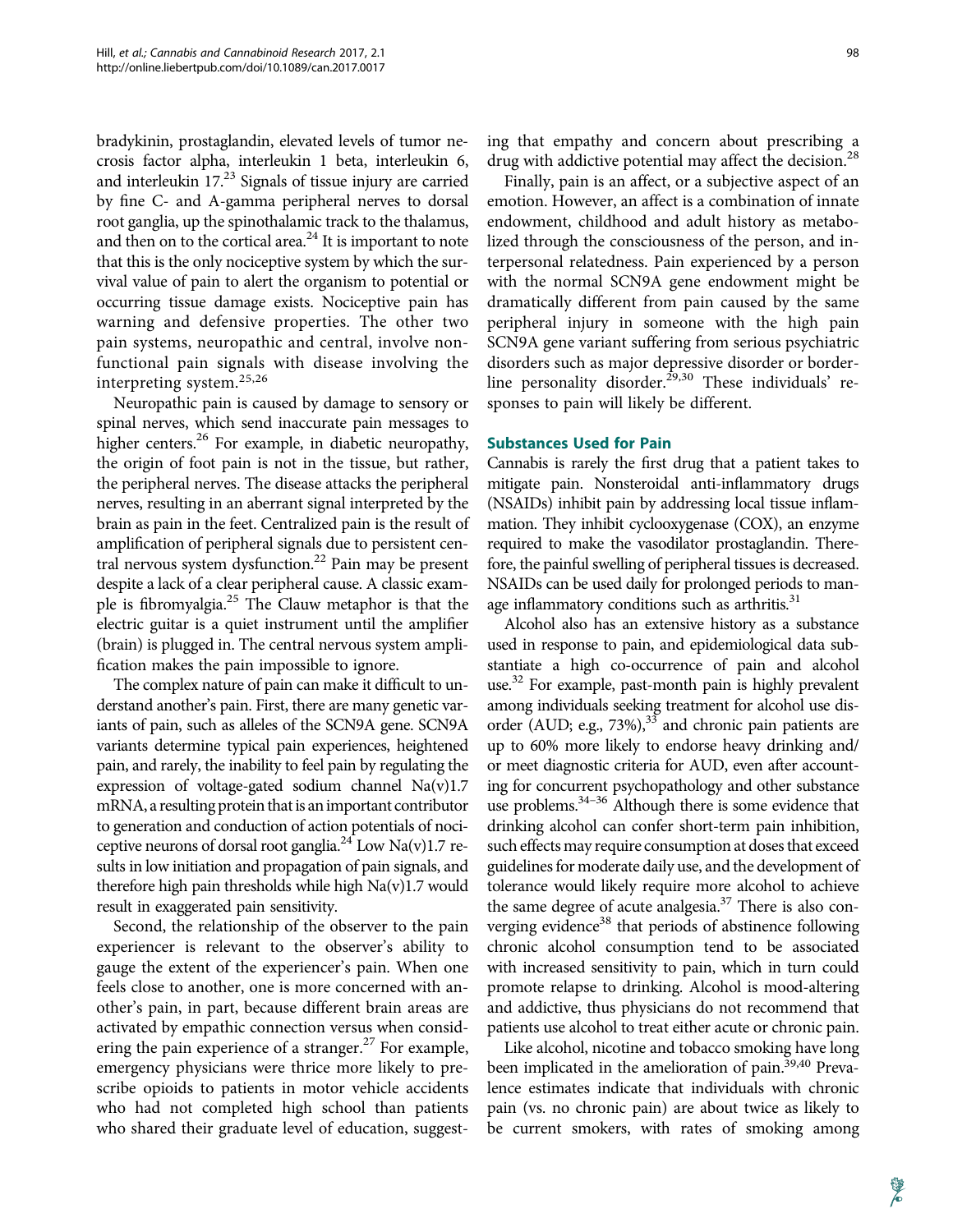

treatment-seeking pain patients ranging from 49% to 68%.41–44 Although a recent meta-analysis showed that nicotine can produce modest acute analgesia among humans, chronic cigarette smoking has been identified as a unique risk factor in the incidence and progression of several chronically painful conditions.<sup>45,46</sup> In terms of using nicotine for pain relief, the experience of pain has been shown to be a potent motivator of smoking behavior, $47$  and pain patients have reliably endorsed smoking cigarettes to cope with pain.<sup>48</sup> Commensurate with evidence of complex interrelations between pain and tobacco smoking, research has also shown that daily smokers are nearly five times more likely to meet pastyear diagnostic criteria for opioid abuse or dependence than never smokers.49

The aberrant use of opioid medications is a growing public health crisis, and factors that have been shown to confer heightened risk for prescription opioid misuse include the presence of chronic pain and co-occurring substance use and mood disorders.<sup>50–52</sup> Opioid use accelerated in recent decades as a result of a social movement that cited cultural, societal, religious, and political attitudes as reasons for inadequate pain management. $53$ The result of the widespread increase in opioid prescribing in the United States was quadrupling of opioidcaused deaths over 15 years. $54$  One out of every 32 patients prescribed at least 200 morphine milligram equivalents per day died from chronic pain treatment.<sup>55</sup>

As with other short-acting, consciousness-altering drugs, opioids are regarded by many patients as the best pharmacotherapy for pain relief. However, despite beliefs to the contrary, opioids are not optimal pharmacotherapy

for chronic pain. Koob and LeMoal's opponent process theory is one way to understand this phenomenon.<sup>56</sup> Every dose of opioids helps pain, the "a" process. Over time, drivers of dysphoria: pain, anxiety, and depression, the ''b'' process, overshoot the amelioration of pain (Fig. 1) Consistent with opponent process theory and emerging research on pain and substance use, an evolving allostatic load conceptualization of pain and addiction posits that chronic substance use (along with commensurate repeated opponent process cycles of substance-induced analgesia and withdrawal-induced hyperalgesia) can dysregulate overlapping neural substrates and homeostatic pain mechanisms to engender a persistent imbalance that favors pain facilitation.<sup>57</sup>

Gradually, opioid-induced hyperalgesia is induced. This is a state where pain increases and generalizes due to central sensitization. In response to this pain, prescribed or illegally obtained doses of opioids are increased in an attempt to override the pain system.

Cannabis is now being considered in the same way that opioids were decades ago, the combination of a drug class that is experienced as pain-relieving medications in the context of a social movement supporting the treatment for pain. We now move to an examination of the mechanisms of cannabis effects on pain and the limited number of studies available that examine the outcomes of pain treatment with cannabis.

# The endocannabinoid system and mechanisms of pain reduction

Neural and nonneural cells in injured tissues produce arachidonic acid derivatives called endocannabinoids.<sup>58</sup>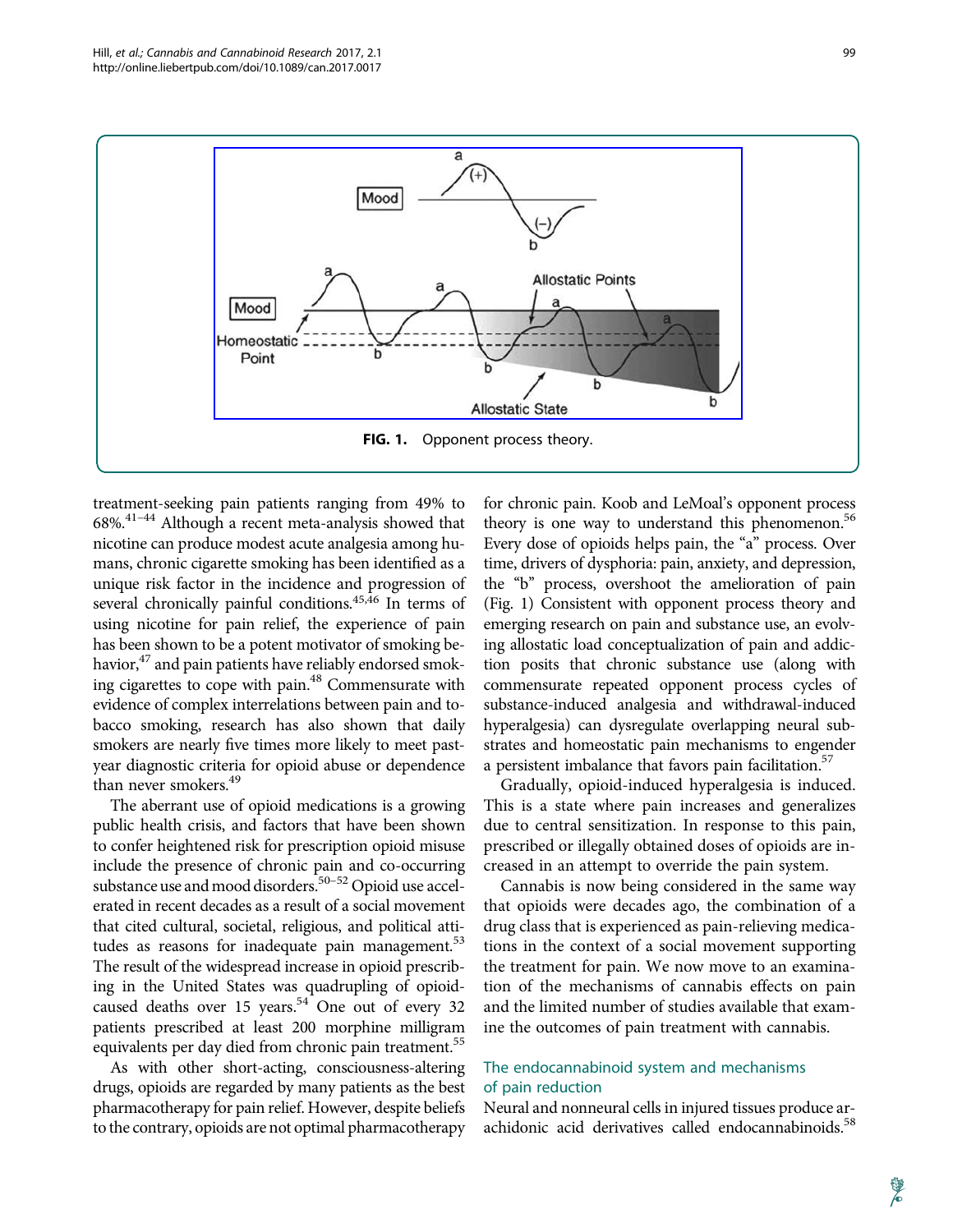They modulate neural conduction of pain signals by mitigating sensitization and inflammation through the activation of cannabinoid receptors that are also targeted by  $\Delta^{9}$ THC.<sup>59</sup> CB<sub>1</sub> receptors modulate neurotransmitter release in the brain and spinal cord. $^{60}$  CB<sub>1</sub> receptors are also present in nociceptive and nonnociceptive sensory neurons of the dorsal root ganglion and trigeminal ganglion, $61$  as well as in defense cells such as macrophages, mast cells, and epidermal keratinocytes. ${}^{62}$  CB<sub>2</sub> receptors are expressed at considerable levels in cells of hematopoietic origin.<sup>63</sup> Few  $CB_2$  receptors are located in the brain, spinal cord, and dorsal root ganglion, but they increase in response to peripheral nerve damage.<sup>64</sup> They regulate neuroimmune interactions and interfere with inflammatory hyperalgesia.

Endocannabinoids, anandamide, and 2-arachidonoylsn-glycerol (2-AG) are produced in injured tissues through distinct biochemical pathways to suppress sensitization and inflammation by activation of cannabinoid (CB) receptors. Anandamide can act as an autocrine or paracrine messenger and follows one of two pathways. In a reaction catalyzed by fatty acid amide hydrolase, it can be broken down to arachidonic acid and ethanolamine or,<sup>65</sup> alternatively, it can be directly transformed by COX-2 into proalgesic prostamides.<sup>66</sup> Anandamide mobilizes in response to inflammation and nerve injury and modulates nociceptive signals by activating local  $CB_1$  receptors. 2-AG is formed by the hydrolysis of phosphatidylinositol-4,5-biphosphate, a phospholipid at the center of a lipid pathway that produces numerous intracellular and transcellular messengers.<sup>65</sup> It plays a prominent role in the descending modulation of pain during acute stress.<sup>67</sup> Anandamide and 2-AG are recruited during tissue injury to provide a first response to nociceptive signals. Thus, understanding the function of endogenous cannabinoids helps explain the efficacy of exogenous cannabinoids, such as those found in the cannabis plant, in treating pain.

Therefore, the biologically hypothesized rationale for cannabinoid administration is whole-body exposure to exogenous cannabinoids to turn on pain inhibition. Of note, long-term studies of analgesia with exogenous cannabinoids would be necessary to adjudicate the question of whether pain could be continually suppressed in this manner, or whether the same hyperalgesic response to cannabinoids that is currently observed with opioids would ensue, another opponent process. Thus, physicians must be careful, just as with alcohol, nicotine, and opioids, about endorsing a drug where every use gives a subjective experience that pain is improved,

and yet use of the drug over time has both hyperalgesic and potentially addictive properties.

# Cannabis and pain studies

Results from studies evaluating cannabis pharmacotherapy for pain demonstrate the complex effects of cannabis-related analgesia. There are multiple randomized, controlled clinical trials that show cannabis as an effective pharmacotherapy for pain.<sup>68</sup> However, further examination of pre-clinical studies of cannabis in pain models underscores the nuances of cannabis' analgesic effects. THC has been shown to produce analgesic and antihyperalgesic effects in animal models,  $69,70$  and experimental research examining the effects of cannabis on human pain responding has focused either on healthy adults or clinical pain samples. For example, Wallace et al. tested the effects of smoked cannabis (low, medium, or high doses vs. inactive placebo) on intradermal capsaicin-induced pain responses using a randomized, double-blind, crossover trial in 15 healthy volunteers (mean age of 28.9; 58% male).<sup>71</sup> Results indicated a significant decrease in pain with the medium cannabis dose and a significant increase in pain with the high dose. No differences were observed with the low cannabis dose, and there was no effect on the area of hyperalgesia at any dose. The authors concluded that there is likely a therapeutic window of modest analgesia for smoked cannabis.

Another experimental study with 18 healthy female volunteers tested the effects of orally administered cannabis extract (vs. active placebo) on sunburn and intradermal capsaicin pain responses using a double-blind, crossover trial.<sup>72</sup> Results indicated that the cannabis extract did not produce any analgesic or antihyperalgesic effects. There was also some evidence of an unexpected hyperalgesic state in the cannabis group. These authors concluded that the utility of cannabis use for acute pain relief is limited by the poorly understood therapeutic window and the dose-dependent occurrence of psychotropic side effects.

In terms of clinical pain, a recent systematic review and meta-analysis of cannabinoids for medical use that examined 28 randomized trials among 2454 patients with chronic pain indicated that, compared with placebo, cannabinoids were associated with greater a reduction in pain (37% vs. 31%; OR 1.41, 95% CI 0.99 to 2.00) and greater average reduction in numerical pain ratings (-0.46, 95% CI $-0.80$  to  $-0.11$ ).<sup>73</sup> Whiting et al. concluded that there was moderate evidence to support the use of cannabinoids for the treatment of chronic pain. In this review,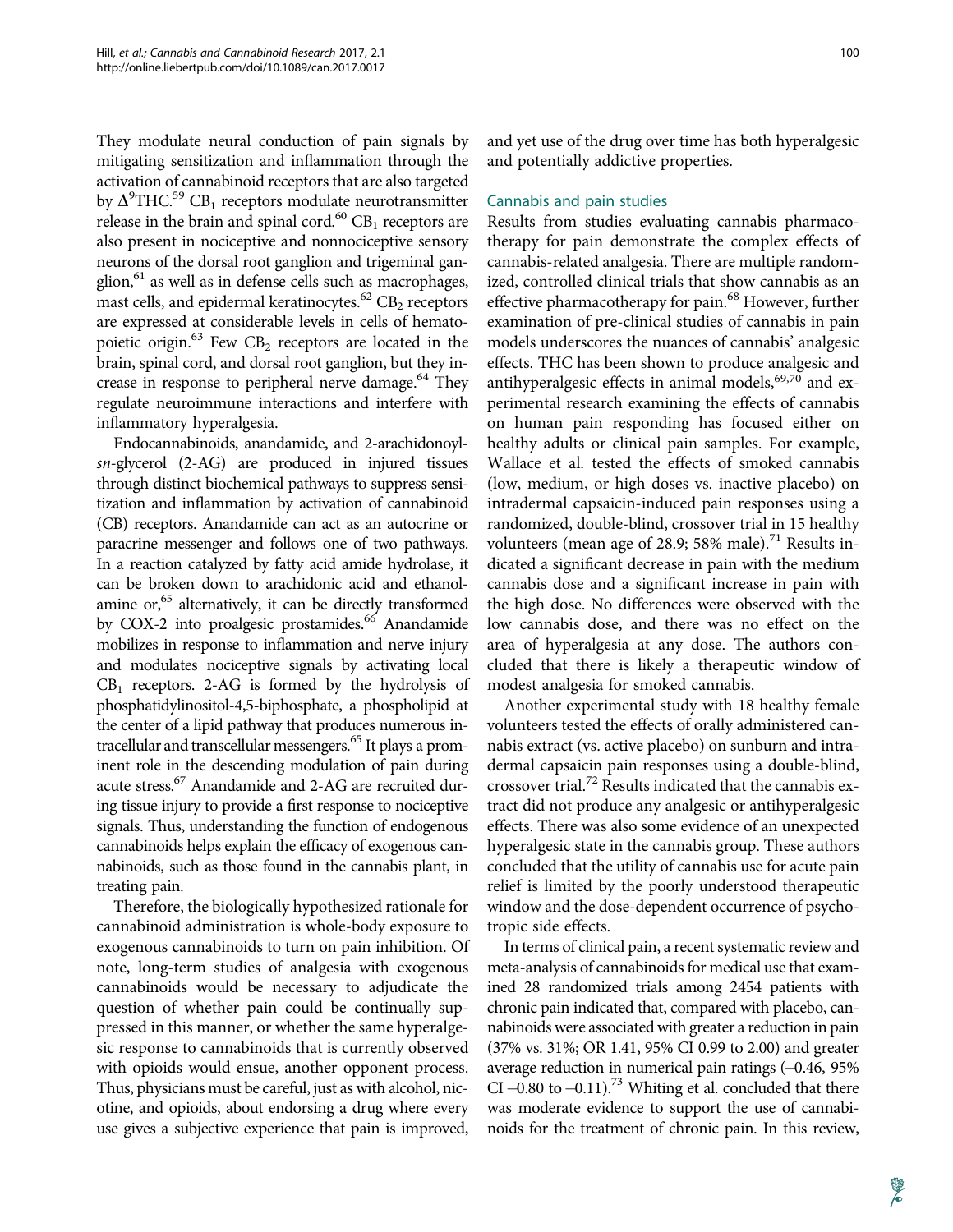neuropathy was the most commonly cited source of chronic pain. The majority of studies focused on testing the effects of plant-derived cannabinoids. Only 5 of the 28 trials assessed the effects of vaporized or smoked cannabis plant flower. Of note, cannabinoids were associated with an increased risk for short-term adverse events, including serious adverse events, compared to placebo.

One recent study not included in Whiting's metaanalysis was a placebo-controlled trial of inhaled aerosolized cannabis, which demonstrated a dose-dependent reduction in diabetic peripheral neuropathy spontaneous pain ratings among patients with treatment-refractory pain.<sup>74</sup> Finally, and most recently, Wilsey et al. conducted a randomized, placebo-controlled crossover trial utilizing vaporized cannabis among 42 participants with central neuropathic pain related to spinal cord injury and disease.<sup>75</sup> Results indicated that vaporized cannabis flower reduced neuropathic pain scale ratings, but there was no evidence of a dose-dependent effect. These authors concluded that additional research is needed to examine how interactions among cannabinoids may influence analgesic responding.

Collectively, this research indicates that although the results of experimental studies with healthy adults are mixed, there is converging evidence to support the notion that cannabis can produce acute pain-inhibitory effects among individuals with chronic pain. This observation is consistent with determinations made by authors of the recent National Academies report on cannabis that there is ''conclusive or substantial evidence'' of benefit from cannabis or cannabinoids for chronic pain. However, it is important to also highlight their statement that more research is needed to better understand the efficacy, dose–response effects, routes of administration, and side effect profiles for cannabis products that are commonly used in the United States.<sup>8</sup>

# Clinical issues

According to the DSM 5 heuristic,  $76$  a diagnosis of cannabis use disorder (CUD) requires a pattern of cannabis use leading to clinically significant impairment or distress characterized by the presence of two or more of 11 prototypical symptoms within a 12-month period. These symptoms can be organized into three broad categories: (1) physical symptoms including craving, withdrawal, and tolerance, (2) use-induced psychosocial problems, and (3) increased drug-use and/or drug-seeking behavior. It has been estimated that one out of every 10 people who ever use cannabis will develop a  $\text{CUD}$ ,  $^{77-79}$  and nationally representative U.S. data indicate that consequences consistent with CUD are endorsed by  $\sim$  30% of all current users.<sup>80</sup> The cannabis withdrawal syndrome typically results from abrupt cessation with a time course that may persist for  $\sim$  14 days following discontinuation (similar to tobacco withdrawal). $81-83$  Importantly, both acute intoxication and withdrawal frequently produce symptoms that feature prominently among those with chronic pain (i.e., mood disturbance and sleep problems).82

Consistent with previously published conceptualizations of interrelations between pain and substance use,<sup>39,40,84</sup> pain and cannabis use may be expected to interact in the manner of a positive feedback loop, resulting in greater pain and the development or maintenance of CUD. Negative affect would also be hypothesized to play a key mechanistic role, which is consistent with the identification of negative affect as a principal component in theoretical conceptualizations of pain processing and addiction motivation.<sup>85,86</sup> Over time, bidirectional relationships between pain and cannabis use may result in more severe functional impairment, greater paininduced motivation to use cannabis, and increased negative affect and sensitivity to pain during periods of cannabis abstinence. Furthermore, expectations that abstaining from cannabis may exacerbate both pain and negative affect could serve as important barriers to cannabis cessation.

One important implication of this conceptualization is that individuals with chronic pain may develop unique CUD profiles that require specialized treatment. For example, chronic pain patients who engage in treatment for CUD may benefit from taking additional measures to manage their pain during the early stages of cannabis abstinence. Similarly, patients receiving pain treatment may benefit from interventions that aim to reduce the use of cannabis for pain-coping purposes. Finally, given that pain motivates more than half of all annual physician visits in the United States,<sup>87</sup> patients who present to primary care with co-occurring pain and cannabis use may benefit from an integrated treatment delivered within that setting. Additional research is needed to better understand the interplay of pain and cannabis use both over time and during the course of a cessation attempt. Clinicians may also consider the utility of sequential or integrated treatment for pain and CUD.

As cannabis is evaluated as pharmacotherapy and its use becomes more widespread, its significant side effects remain. Like other substances, there are potential adverse effects with acute and chronic use. Cognitive impairment can occur with both acute and chronic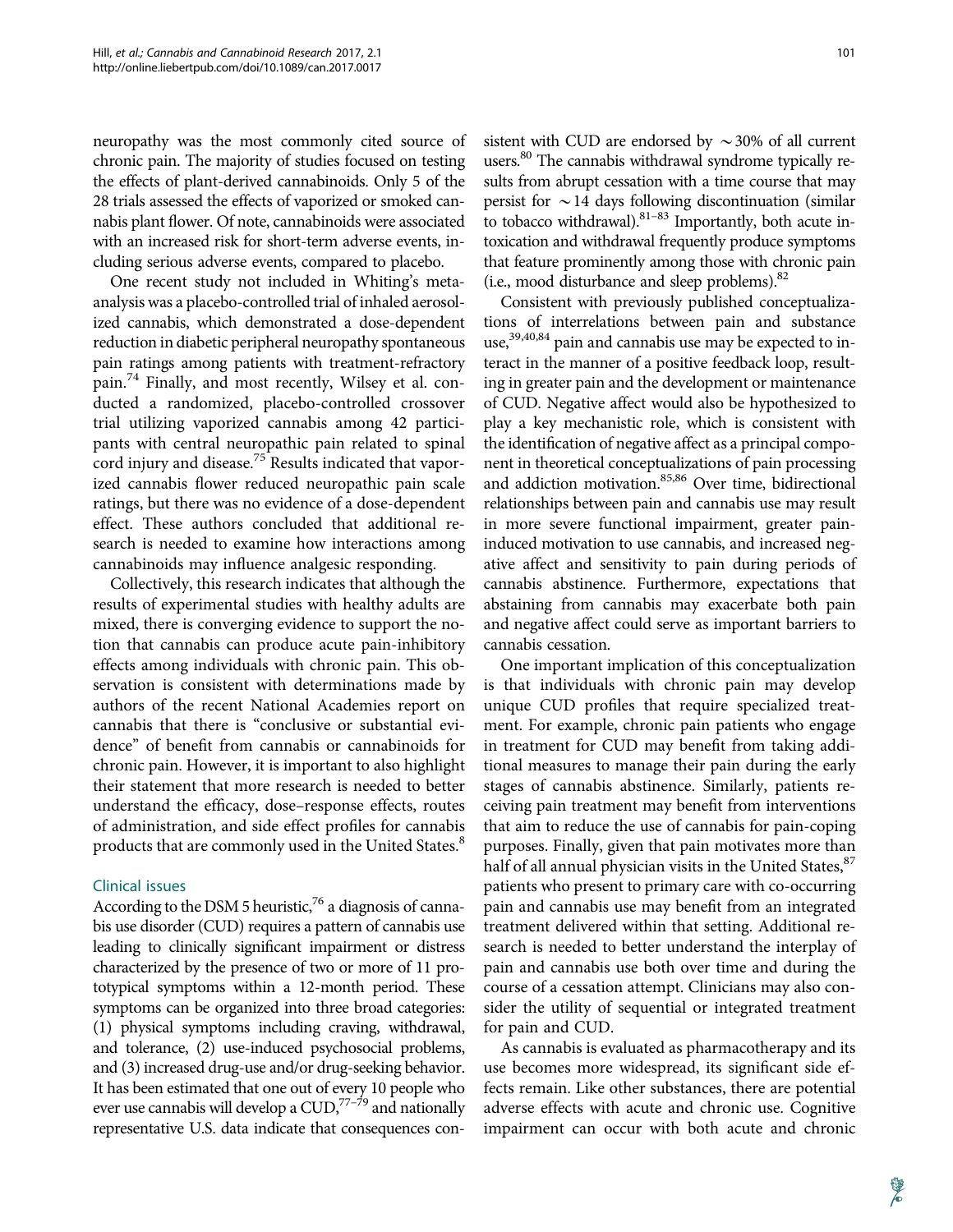use, and adverse cognitive effects may be one area where the effects of chronic cannabis use could be worse than chronic opioid use. Although the acute effects of cannabis use, on driving for example, have received increasing attention with the implementation of medical and recreational cannabis policies, the effects of chronic use are better described.88 Regular cannabis use, especially while the brain is under development, is associated with an increased risk of anxiety, depression, and psychotic illness, and cannabis can worsen the courses of these disorders.<sup>68</sup> These associations are especially important given the common co-occurrence of chronic pain and psychiatric conditions.<sup>89</sup> The implementation of medical and recreational cannabis policies offer an opportunity to collect longitudinal data on the effects of cannabis use. As we continue to collect such data, cannabis pharmacotherapy for pain management must be based upon thorough risk-benefit discussions.

## Cannabis and Opioid Interactions

As more states introduce medical and recreational cannabis policies, we continue to learn more about the relationship between cannabis and opioids. Many patients have described a decreased need for prescription opioids after starting medical cannabis regimens. Many substances with addictive properties utilize common neural pathways, providing a theoretical basis for such anecdotes. Recently, rigorous studies have begun to provide evidence for these anecdotes as well. Bachhuber et al. described that states with medical cannabis laws had significantly lower annual opioid overdose mortality rates compared to states without medical cannabis.<sup>90</sup> This finding may be the result of patients with chronic pain initiating pharmacotherapy with medical cannabis, thereby lowering the need for opioid pharmacotherapy. Less reliance on opioid pharmacotherapy may in turn lead to fewer fatal opioid overdoses. A recent examination of Medicare claims data also showed that the use of prescription pain medications, including opioids, was significantly reduced in states following the implementation of medical cannabis laws. Finally, another study demonstrated that the percentage of drivers testing positive for opioids after traffic fatalities was significantly reduced in states with medical cannabis laws compared to states without such laws.<sup>91</sup> Taken together, these studies provide initial support for medical cannabis being correlated with decreased opioid-induced mortality. Further studies are necessary to further elucidate the role of cannabis as a potentially safer alternative to opioids for pharmacological pain management.

#### **Conclusions**

This is a pivotal time in the history of cannabis and cannabinoid research. In the context of increasing debates on the merits of medical and recreational cannabis policies, we need a corresponding increase in cannabis research. Many advocates on either side of these debates appear content to promote their agendas without placing priority on funding and supporting research that would answer key questions about the safety of cannabis and its potential medical indications. The often contentious debate about the efficacy of cannabis pharmacotherapy for pain is an important example. There is evidence, although limited, to support the use of cannabis pharmacotherapy in certain clinical scenarios. For example, if a patient with chronic pain and their healthcare provider work together through first- and secondline treatment modalities without success, a trial of cannabis or a cannabinoid may be a reasonable next step. As cannabis use increases, additional research to support or refute the current evidence base is essential to attempt to answer the questions that so many healthcare professionals and patients are asking.

#### Acknowledgment

This study was supported by NIDA K99/R00 DA029115 (K.P.H.).

#### Author Disclosure Statement

No competing financial interests exist.

#### **References**

- 1. Russo EB. History of cannabis and its preparations in saga, science, and sobriquet. [Chem Biodivers](http://online.liebertpub.com/action/showLinks?doi=10.1089%2Fcan.2017.0017&pmid=17712811&crossref=10.1002%2Fcbdv.200790144&citationId=p_7). 2007;4:1614–1648.
- 2. Savage SR, Romero-Sandoval A, Schatman M, et al. Cannabis in pain treatment: clinical and research considerations. [J Pain](http://online.liebertpub.com/action/showLinks?doi=10.1089%2Fcan.2017.0017&pmid=26961090&crossref=10.1016%2Fj.jpain.2016.02.007&citationId=p_8). 2016;17:654–668.
- 3. National Conference of State Legislatures. 2016. State medical marijuana laws. November 9. Available at www.ncsl.org/research/health/statemedical-marijuana-laws.aspx (last accessed November 21, 2016).
- 4. Bestrashniy J, Winters KC. Variability in medical marijuana laws in the United States. [Psychol Addict Behav](http://online.liebertpub.com/action/showLinks?doi=10.1089%2Fcan.2017.0017&pmid=26415061&crossref=10.1037%2Fadb0000111&citationId=p_10). 2015;29:639–642.
- 5. Light MK, Orens A, Lewandowski B, et al. Market size and demand for marijuana in Colorado. The Marijuana Policy Group. 2014. Available at www.colorado.gov/pacific/sites/default/files/Market%20Size%20and% 20Demand%20Study,%20July%209,%202014%5B1%5D.pdf (last accessed November 17, 2016).
- 6. Ilgen MA, Bohnert K, Kleinberg F, et al. Characteristics of adults seeking medical marijuana certification. [Drug Alcohol Depen.](http://online.liebertpub.com/action/showLinks?doi=10.1089%2Fcan.2017.0017&pmid=23683791&crossref=10.1016%2Fj.drugalcdep.2013.04.019&citationId=p_12) 2013;132:654–659.
- 7. Sznitman SR, Bretteville-Jensen AL. Public opinion and medical cannabis policies: examining the role of underlying beliefs and national medical cannabis policies. [Harm Reduct J.](http://online.liebertpub.com/action/showLinks?doi=10.1089%2Fcan.2017.0017&pmid=26467203&crossref=10.1186%2Fs12954-015-0082-x&citationId=p_13) 2015;12:46.
- 8. National Academies of Sciences, Engineering, and Medicine. The health effects of cannabis and cannabinoids: the current state of evidence and recommendations for research. The National Academies Press: Washington, DC, 2017.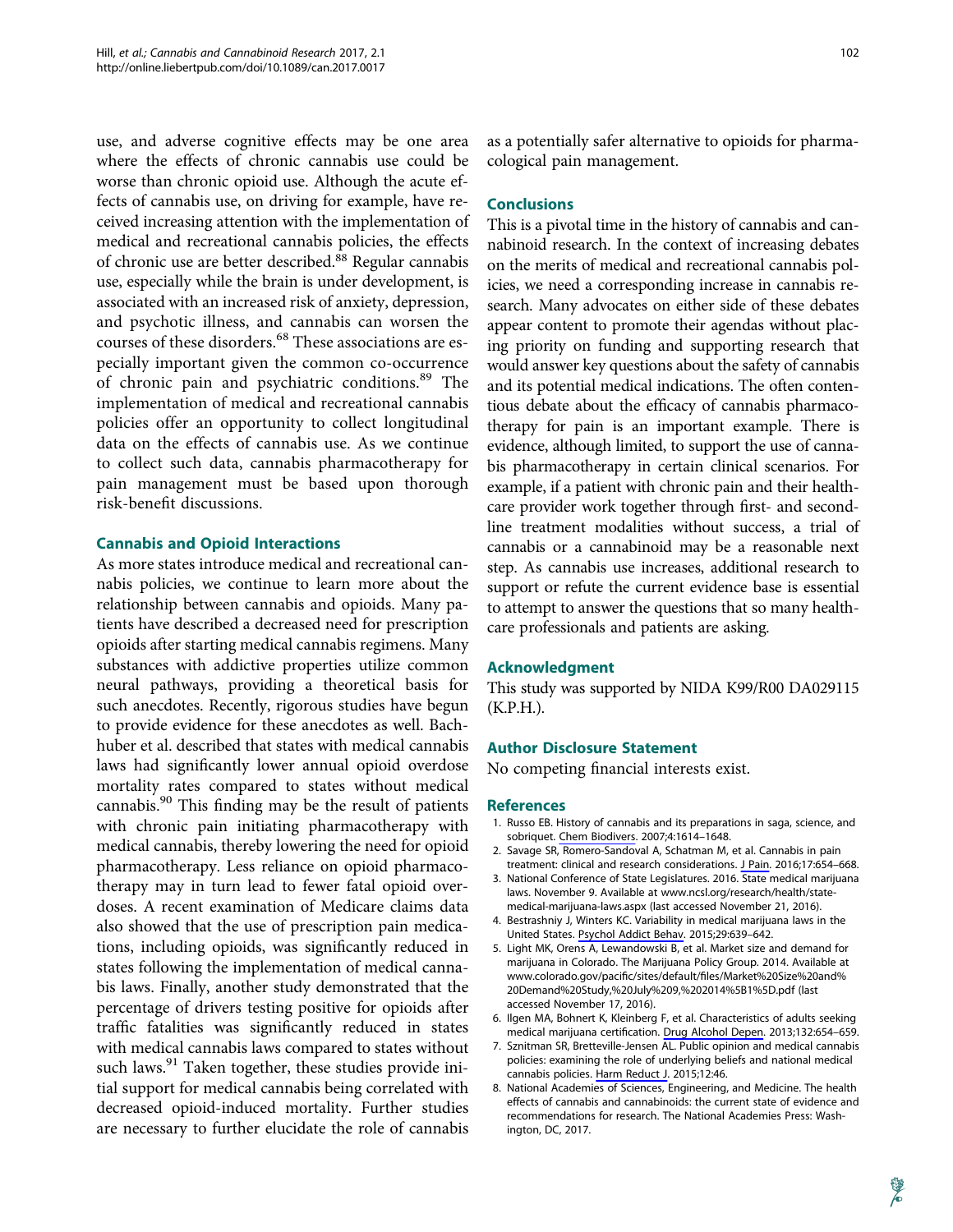- 9. Touw M. The religious and medicinal uses of cannabis in China, [India and](http://online.liebertpub.com/action/showLinks?doi=10.1089%2Fcan.2017.0017&pmid=7024492&crossref=10.1080%2F02791072.1981.10471447&citationId=p_15) [Tibet. J Psychoactive Drugs](http://online.liebertpub.com/action/showLinks?doi=10.1089%2Fcan.2017.0017&pmid=7024492&crossref=10.1080%2F02791072.1981.10471447&citationId=p_15). 1981;13:23–34.
- 10. Li HL, Lin H. An archaeological and historical account of cannabis in China. [Econ Bot](http://online.liebertpub.com/action/showLinks?doi=10.1089%2Fcan.2017.0017&crossref=10.1007%2FBF02862859&citationId=p_16). 1974;28:437–447.
- 11. Mikuriya TH. Marijuana in medicine: past, present and future. [Calif Med](http://online.liebertpub.com/action/showLinks?doi=10.1089%2Fcan.2017.0017&pmid=4883504&citationId=p_17). 1969;110:34–40.
- 12. Aldrich M. History of therapeutic cannabis. In: Mathre ML, eds. Cannabis in medical practice. McFarland: Jefferson, NC, 1997, pp. 35–55.
- 13. Fankhauser M. History of cannabis in Western Medicine. In: Grotenhermen F, Russo E, eds. Cannabis and Cannabinoids. Chapter 4. The Haworth Integrative Healing Press: New York, 2002, pp. 37–51.
- 14. Grinspoon L. Marihuana reconsidered. Harvard University Press: Cambridge, MA, 1971.
- 15. Grinspoon L, Bakalar JB. Marijuana: the forbidden medicine. Chapter 1. Yale Universty Press: New Haven, CT, 1993.
- 16. Substance Abuse and Mental Health Services Administration. Results from the 2015 national survey on drug use and health: detailed tables. Center for Behavioral Health Statistics and Quality: Rockville, MD, 2016.
- 17. Mechoulam RJ. Marijuana: chemistry, pharmacology and clinical effects. Academic Press: New York, 1973, pp. 2–99.
- 18. Mlezack R, Wall PD. Pain mechanisms: a new theory. [Science](http://online.liebertpub.com/action/showLinks?doi=10.1089%2Fcan.2017.0017&pmid=5320816&crossref=10.1126%2Fscience.150.3699.971&citationId=p_24). 1965;150:971–979.
- 19. IOM. Relieving pain in america: a blueprint for transforming prevention, care, education, and research. The National Academies Press: Washington, DC, 2011.
- 20. Tsang A, Von Korff M, Lee S, et al. Common chronic pain conditions in developed and developing countries: gender and age differences and comorbidity with depression-anxiety disorders. [J Pain.](http://online.liebertpub.com/action/showLinks?doi=10.1089%2Fcan.2017.0017&pmid=18602869&crossref=10.1016%2Fj.jpain.2008.05.005&citationId=p_26) 2008;9:883–891.
- 21. Turk DC, Rudy TE. Towards a comprehensive assessment of chronic pain patients. [Behav Res Ther.](http://online.liebertpub.com/action/showLinks?doi=10.1089%2Fcan.2017.0017&pmid=3662986&crossref=10.1016%2F0005-7967%2887%2990002-7&citationId=p_27) 1987;25:237–249.
- 22. Arnold LM, Choy E, Clauw DJ, et al. Fibromyalgia and chronic pain syndromes: a white paper detailing current challenges in the field. [Clin J Pain](http://online.liebertpub.com/action/showLinks?doi=10.1089%2Fcan.2017.0017&pmid=27022674&crossref=10.1097%2FAJP.0000000000000354&citationId=p_28). 2016;32:737–746.
- 23. Shubayev VI, Kato K, Myers RR. Cytokines in pain. In: Kruger L, Light AR, eds. Translational pain research: from mouse to man. Chapter 8. CRC Press/Taylor & Francis: Boca Raton, FL, 2010. Available at www.ncbi.nlm.nih.gov/books/NBK57275 (last accessed May 16, 2017).
- 24. Koenig J, Werdenhausen R, Linley JE, et al. Regulation of the NA(v)1.7: a conserved SCN9A natural antisense transcript expressed in dorsal root ganglia. [PLOS One.](http://online.liebertpub.com/action/showLinks?doi=10.1089%2Fcan.2017.0017&pmid=26035178&crossref=10.1371%2Fjournal.pone.0128830&citationId=p_30) 2015;10:e0128830.
- 25. Clauw DJ. Fibromyalgia: a clinical review. [JAMA.](http://online.liebertpub.com/action/showLinks?doi=10.1089%2Fcan.2017.0017&pmid=24737367&crossref=10.1001%2Fjama.2014.3266&citationId=p_31) 2014;311:1547–1555.
- 26. Kremer M. Antidepressants and gabapentinoids in neuropathic pain: mechanistic insights. [Neuroscience](http://online.liebertpub.com/action/showLinks?doi=10.1089%2Fcan.2017.0017&pmid=27401055&crossref=10.1016%2Fj.neuroscience.2016.06.057&citationId=p_32). 2016;338:183–206.
- 27. Cheng Y, Chen C, Lin CP, et al. Love hurts: an fMRI study. [Neuroimage.](http://online.liebertpub.com/action/showLinks?doi=10.1089%2Fcan.2017.0017&pmid=20188182&crossref=10.1016%2Fj.neuroimage.2010.02.047&citationId=p_33) 2010;51:923–929.
- 28. Platts-Mills TF, Hunold KM, Bortsov AV, et al. More educated emergency department patients are less likely to receive pain medication. [Pain](http://online.liebertpub.com/action/showLinks?doi=10.1089%2Fcan.2017.0017&pmid=22386895&crossref=10.1016%2Fj.pain.2012.01.013&citationId=p_34). 2012;153:967–973.
- 29. Johnson B, Mosri D. The neuropsychoanalytic approach: using neuroscience as the basic science of psychoanalysis. [Front Psychol.](http://online.liebertpub.com/action/showLinks?doi=10.1089%2Fcan.2017.0017&pmid=27790160&crossref=10.3389%2Ffpsyg.2016.01459&citationId=p_35) 2016;7:1459.
- 30. Johnson B, Faraone SV. Outpatient detoxification completion and one month outcomes for opioid dependence: a preliminary open label study of a neuropsychoanalytic treatment in pain patients and addicted patients, [Neuropsychoanalysis](http://online.liebertpub.com/action/showLinks?doi=10.1089%2Fcan.2017.0017&crossref=10.1080%2F15294145.2013.10799827&citationId=p_36). 2013;15:145–160.
- 31. Solomon DH, Rassen JA, Glynn RJ, et al. The comparative safety of analgesics in older adults with arthritis. [Arch Intern Med](http://online.liebertpub.com/action/showLinks?doi=10.1089%2Fcan.2017.0017&pmid=21149752&crossref=10.1001%2Farchinternmed.2010.391&citationId=p_37). 2010;170:1968–1978.
- 32. Zale EL, Maisto SA, Ditre, JW. Interrelations between pain and alcohol: an integrative review. [Clin Psychol Rev](http://online.liebertpub.com/action/showLinks?doi=10.1089%2Fcan.2017.0017&pmid=25766100&crossref=10.1016%2Fj.cpr.2015.02.005&citationId=p_38). 2015;37:57–71.
- 33. Larson MJ, Paasche-Orlow M, Cheng DM, et al. Persistent pain is associated with substance use after detoxification: a prospective cohort analysis. [Addiction.](http://online.liebertpub.com/action/showLinks?doi=10.1089%2Fcan.2017.0017&pmid=17506152&crossref=10.1111%2Fj.1360-0443.2007.01759.x&citationId=p_39) 2007;102:752–760.
- 34. Demyttenaere K, Bruffaerts R, Lee S, et al. Mental disorders among persons with chronic back or neck pain: results from the World Mental Health Surveys. [Pain.](http://online.liebertpub.com/action/showLinks?doi=10.1089%2Fcan.2017.0017&pmid=17350169&crossref=10.1016%2Fj.pain.2007.01.022&citationId=p_40) 2007;129:332–342.
- 35. Strine TW, Hootman JM. US national prevalence and correlates of low back and neck pain among adults. [Arthritis Rheum.](http://online.liebertpub.com/action/showLinks?doi=10.1089%2Fcan.2017.0017&pmid=17471542&crossref=10.1002%2Fart.22684&citationId=p_41) 2007;57:656–665.
- 36. Von Korff M, Crane P, Lane M, et al. Chronic spinal pain and physicalmental comorbidity in the United States: results from the national comorbidity survey replication. [Pain](http://online.liebertpub.com/action/showLinks?doi=10.1089%2Fcan.2017.0017&pmid=15661441&crossref=10.1016%2Fj.pain.2004.11.010&citationId=p_42). 2005;113:331–339.
- 37. National Institute on Alcohol Abuse and Alcoholism. Alcohol overdose: the dangers of drinking too much. 2015. Available at https://

pubs.niaaa.nih.gov/publications/alcoholoverdosefactsheet/overdose Fact.pdf (last accessed May 16, 2017).

- 38. Jochum T, Boettger MK, Burkhardt C, et al. Increased pain sensitivity in alcohol withdrawal syndrome. [Eur J Pain](http://online.liebertpub.com/action/showLinks?doi=10.1089%2Fcan.2017.0017&pmid=20018536&crossref=10.1016%2Fj.ejpain.2009.11.008&citationId=p_44). 2010;14:713–718.
- 39. Ditre JW, Brandon TH, Zale EL, et al. Pain, nicotine, and smoking: research findings and mechanistic considerations. [Psychol Bull](http://online.liebertpub.com/action/showLinks?doi=10.1089%2Fcan.2017.0017&pmid=21967450&crossref=10.1037%2Fa0025544&citationId=p_45). 2011;137:1065– 1093.
- 40. Zale EL, Maisto SA, Ditre JW. The role of anxiety and depression in bidirectional relations between pain and tobacco smoking. [Behav Modif.](http://online.liebertpub.com/action/showLinks?doi=10.1089%2Fcan.2017.0017&pmid=26467214&crossref=10.1177%2F0145445515610744&citationId=p_46) 2016;40:7–28.
- 41. Hooten WM, Shi Y, Gazelka HM, et al. The effects of depression and smoking on pain severity and opioid use in patients with chronic pain. [Pain](http://online.liebertpub.com/action/showLinks?doi=10.1089%2Fcan.2017.0017&pmid=21126821&crossref=10.1016%2Fj.pain.2010.10.045&citationId=p_47). 2011;152:223–229.
- 42. Zvolensky MJ, McMillan KA, Gonzalez A, et al. Chronic musculoskeletal pain and cigarette smoking among a representative sample of Canadian adolescents and adults. [Addict Behav](http://online.liebertpub.com/action/showLinks?doi=10.1089%2Fcan.2017.0017&pmid=20621422&crossref=10.1016%2Fj.addbeh.2010.06.019&citationId=p_48). 2010;35:1008–1012.
- 43. Michna E, Ross EL, Hynes WL, et al. Predicting aberrant drug behavior in patients treated for chronic pain: importance of abuse history. [J Pain](http://online.liebertpub.com/action/showLinks?doi=10.1089%2Fcan.2017.0017&crossref=10.1016%2Fj.jpainsymman.2004.04.007&citationId=p_49) [Symptom Manage](http://online.liebertpub.com/action/showLinks?doi=10.1089%2Fcan.2017.0017&crossref=10.1016%2Fj.jpainsymman.2004.04.007&citationId=p_49). 2014;28:250–258.
- 44. Jamison RN, Stetson BA, Parris WC. The relationship between cigarette smoking and chronic low back pain. [Addict Behav.](http://online.liebertpub.com/action/showLinks?doi=10.1089%2Fcan.2017.0017&pmid=1829566&crossref=10.1016%2F0306-4603%2891%2990002-Y&citationId=p_50) 1991;16:103–110.
- 45. Ditre JW, Heckman BW, Zale EL, et al. Acute analgesic effects of nicotine and tobacco in humans: a meta-analysis. [Pain](http://online.liebertpub.com/action/showLinks?doi=10.1089%2Fcan.2017.0017&pmid=27023418&crossref=10.1097%2Fj.pain.0000000000000572&citationId=p_51). 2016;157:1373–1381.
- 46. Shiri R, Karppinen J, Leino-Arjas P, et al. The association between smoking and low back pain: a meta-analysis. [Am J Med](http://online.liebertpub.com/action/showLinks?doi=10.1089%2Fcan.2017.0017&crossref=10.1016%2Fj.amjmed.2009.05.028&citationId=p_52). 2010;123:e7–e35.
- 47. Ditre JW, Brandon TH. Pain as a motivator of smoking: effects of pain induction on smoking urge and behavior. [J Abnorm Psychol](http://online.liebertpub.com/action/showLinks?doi=10.1089%2Fcan.2017.0017&pmid=18489224&crossref=10.1037%2F0021-843X.117.2.467&citationId=p_53). 2008;117:467–472.
- 48. Patterson AL, Gritzner S, Resnick MP, et al. Smoking cigarettes as a coping strategy for chronic pain is associated with greater pain intensity and poorer pain-related function. [J Pain.](http://online.liebertpub.com/action/showLinks?doi=10.1089%2Fcan.2017.0017&pmid=22325299&crossref=10.1016%2Fj.jpain.2011.11.008&citationId=p_54) 2012;13:285–292.
- 49. Zale EL, Dorfman ML, Hooten WM, et al. Tobacco smoking, nicotine dependence, and patterns of prescription opioid misuse: results from a nationally representative sample. [Nicotine Tob Res.](http://online.liebertpub.com/action/showLinks?doi=10.1089%2Fcan.2017.0017&crossref=10.1093%2Fntr%2Fntu227&citationId=p_55) 2015;17:1906–1103.
- 50. ONDCP. Epidemic: responding to America's prescription drug abuse crisis. 2011. Available at www.whitehouse.gov/sites/default/files/ondcp/ issues-content/prescription-drugs/rx\_abuse\_plan.pdf (last accessed July 7, 2014).
- 51. Sehgal N, Manchikanti L, Smith HS. Prescription opioid abuse in chronic pain: a review of opioid abuse predictors and strategies to curb opioid abuse. [Pain Physician.](http://online.liebertpub.com/action/showLinks?doi=10.1089%2Fcan.2017.0017&pmid=22786449&citationId=p_57) 2012;15:ES67–ES92.
- 52. Turk DC, Swanson KS, Gatchel RJ. Predicting opioid misuse by chronic pain patients: a systematic review and literature synthesis. [Clin J Pain.](http://online.liebertpub.com/action/showLinks?doi=10.1089%2Fcan.2017.0017&pmid=18574359&crossref=10.1097%2FAJP.0b013e31816b1070&citationId=p_58) 2008;24:497–508.
- 53. Brennan F, Carr DB, Cousins M. The role of opioids in pain management. [Anesth Analg.](http://online.liebertpub.com/action/showLinks?doi=10.1089%2Fcan.2017.0017&pmid=17578977&crossref=10.1213%2F01.ane.0000268145.52345.55&citationId=p_59) 2007;105:205–221.
- 54. Calcaterra S, Glanz J, Binswanger IA. National trends in pharmaceutical opioid related overdose deaths compared to other substance related overdose death: 1999–2009. [Drug Alcohol Depend.](http://online.liebertpub.com/action/showLinks?doi=10.1089%2Fcan.2017.0017&pmid=23294765&crossref=10.1016%2Fj.drugalcdep.2012.11.018&citationId=p_60) 2013;131:263–270.
- 55. Freiden TR, Houry D. Reducing the risks of relief-the CDC opioid prescribing guideline. [N Engl J Med](http://online.liebertpub.com/action/showLinks?doi=10.1089%2Fcan.2017.0017&pmid=26977701&crossref=10.1056%2FNEJMp1515917&citationId=p_61). 2016;374:1501–1504.
- 56. Koob GF, LeMoal M. Drug addiction, dysregulation of reward and allostasis. [Neuropsychopharmacology](http://online.liebertpub.com/action/showLinks?doi=10.1089%2Fcan.2017.0017&crossref=10.1016%2FS0893-133X%2800%2900195-0&citationId=p_62). 2001;24:98–129.
- 57. Egli M, Koob GF, Edwards S. Alcohol dependence as a chronic pain disorder. [Neurosci Biobehav Rev](http://online.liebertpub.com/action/showLinks?doi=10.1089%2Fcan.2017.0017&pmid=22975446&crossref=10.1016%2Fj.neubiorev.2012.07.010&citationId=p_63). 2012;36:2179–2192.
- 58. Piomelli D, Sasso O. Peripheral gating of pain signals by endogenous lipid mediators. [Nat Neurosci](http://online.liebertpub.com/action/showLinks?doi=10.1089%2Fcan.2017.0017&pmid=24473264&crossref=10.1038%2Fnn.3612&citationId=p_64). 2014;17:164–174.
- 59. Rice AS. Cannabinoids and pain. [Cuurr Opin Investig Drugs.](http://online.liebertpub.com/action/showLinks?doi=10.1089%2Fcan.2017.0017&pmid=11575713&citationId=p_65) 2001;2:399– 414.
- 60. Castillo PE, Younts TJ, Chavez AE, et al. Endocannabinoid signaling and synaptic function. [Neuron.](http://online.liebertpub.com/action/showLinks?doi=10.1089%2Fcan.2017.0017&pmid=23040807&crossref=10.1016%2Fj.neuron.2012.09.020&citationId=p_66) 2012;76:70–81.
- 61. Price TJ, Helesic G, Parghi D, et al. The neuronal distribution of cannabinoid receptor type 1 in the trigeminal ganglion of the rat. [Neuroscience](http://online.liebertpub.com/action/showLinks?doi=10.1089%2Fcan.2017.0017&pmid=12849749&crossref=10.1016%2FS0306-4522%2803%2900333-6&citationId=p_67). 2003;120:155–162.
- 62. Sugawara K, Zakany N, Hudt T, et al. Cannabinoid receptor 1 controls human mucosal-type mast cell degranulation and maturation in situ. [J](http://online.liebertpub.com/action/showLinks?doi=10.1089%2Fcan.2017.0017&pmid=23453134&crossref=10.1016%2Fj.jaci.2013.01.002&citationId=p_68) [Allergy Clin Immunol.](http://online.liebertpub.com/action/showLinks?doi=10.1089%2Fcan.2017.0017&pmid=23453134&crossref=10.1016%2Fj.jaci.2013.01.002&citationId=p_68) 2013;132:182–193.
- 63. Stander S, Schemlz M, Metze D, et al. Distribution of cannabinoid receptor 1 (CB1) and 2 (CB2) on sensory nerve fibers and adnexal structures in human skin. [J Dermatol Sci](http://online.liebertpub.com/action/showLinks?doi=10.1089%2Fcan.2017.0017&pmid=15927811&crossref=10.1016%2Fj.jdermsci.2005.01.007&citationId=p_69). 2005;38:177–188.
- 64. Guindon J, Hohmann AG. The endocannabinoid system and pain. [CNS](http://online.liebertpub.com/action/showLinks?doi=10.1089%2Fcan.2017.0017&pmid=19839937&crossref=10.2174%2F187152709789824660&citationId=p_70) [Neurol Disord Drug Targets.](http://online.liebertpub.com/action/showLinks?doi=10.1089%2Fcan.2017.0017&pmid=19839937&crossref=10.2174%2F187152709789824660&citationId=p_70) 2009;8:403–421.